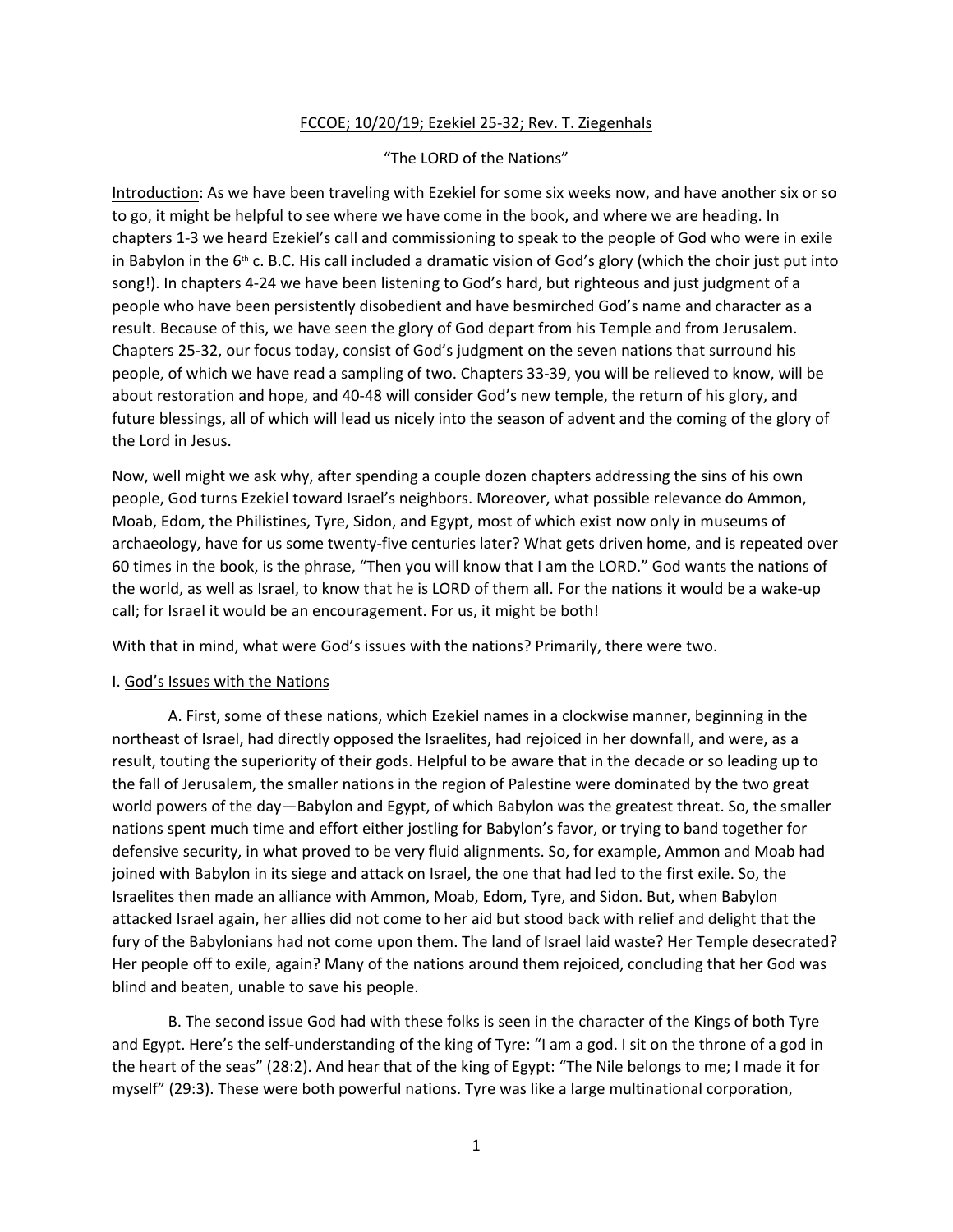having grown incredibly wealthy through her expertise in trade. Egypt was a powerful military presence. As the chapters unfold regarding each, what we hear is how wealth and power and worldly wisdom ran these nations, fueling their arrogance and pride and leading to the carrying out of oppression and injustice. Needless to say, the Lord was not pleased. His promise was to bring each to their knees.

## II. Timeless Truths for all Nations

A. What can we learn from how God responded to these seven nations? First, it is a picture of how much this good shepherd cares for his people and his purposes. Though the nations had been nasty, the nations would be held accountable for how they treated both the Lord, and his people. His promise in Genesis 12 to bless all the nations on the earth through the nation of Israel also included the promise to curse those who had cursed them. This would have been of great encouragement for those sitting in exile to hear. The Lord was neither blind nor beaten and would, in his time, come to their aid.

B. Second, these chapters (25-32) give us a sobering picture of the transience of the empires of the world. Hearing words that spoke of the eventual downfall of nations like Tyre and Egypt would highlight that even the most powerful of economic and military nations would not stand forever if they continued to ignore the Lord. It would be like hearing that the United States would one day become a Third World nation. The stark reality that we need to take to heart is that the great empires that have dominated the world of their day, from Babylon to Great Britain, have all come and gone, rising and falling, as one writer puts it, like great waves of the ocean that roll on for miles but, when fueled by their own arrogance and power, ultimately crash into pathetic little ripples on the shore. Neither diamonds, not dictators, nor even democracies are promised to last forever, only the kingdom of God.

It's worth mentioning here that when God goes on in chapter 28 to describe the ultimate fall of Tyre, he gives Ezekiel metaphors from the first chapters of Genesis to describe it. The king is pictured as having been in Eden, the garden of God, walking amid its beauty. He has been given great responsibility as a "guardian cherub," and has everything he could need. But his heart became proud and his wisdom corrupted. He turned to selfishness, became filled with violence, and, as we have heard, sought the throne of God for himself. So, simply, God threw him out (28:11-19). This text is often used to describe the fall of Satan, as well as that of Adam and Eve, and it may certainly include both. But overall, what we hear described is a narrative that occurs again and again in human history, that of the human race turning its back on the blessings and the glory of God and pursuing glory for itself. God won't stand for it, either as individuals, or as a nation.

C. Third, these chapters help to flesh out the picture the Bible gives us of the sovereignty of God, that he is Lord of all, even of those who may not acknowledge it, and that all things serve his purpose. God has given us great human freedom to make and act on our own plans, but he also, in some way, remains behind and over all that happens, bringing his own purposes to fulfillment in the process.

In this regard I am reminded of a line from the movie *Braveheart*. When William Wallace is charged with treason against the king of England, he claims that he never swore allegiance to the king. In response, the judge says, "It matters not. He is your king." In a similar vein, the Lord Almighty, the God who has revealed himself in Jesus, is the King of kings, the ruler of heaven and earth, whether acknowledged willingly or not. The NT writers make this abundantly clear. Paul uses the words of an ancient hymn about Jesus to make this point to the Philippian church: